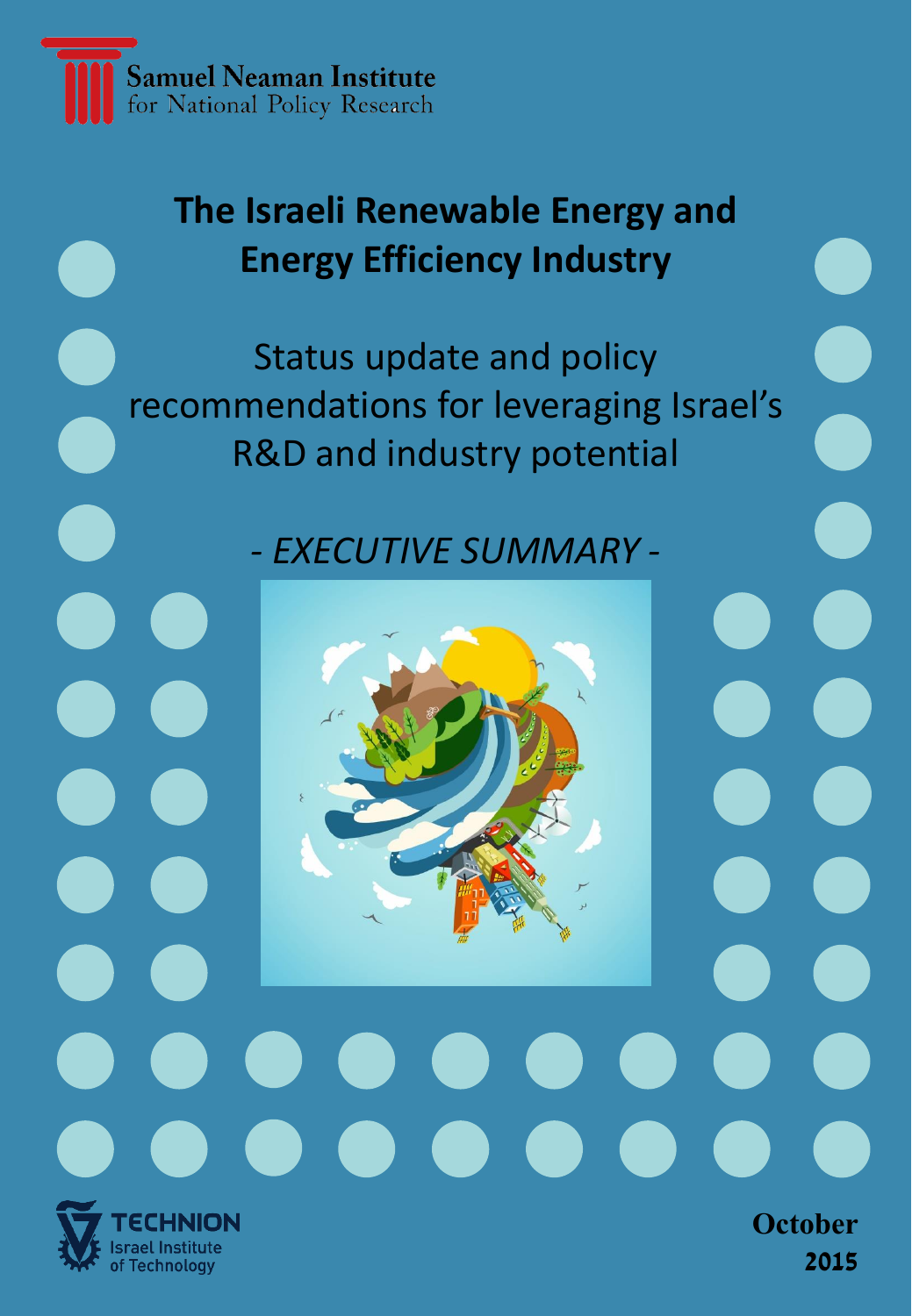**Samuel Neaman Institute** for National Policy Research **The Israeli renewable energy and energy efficiency industry**

## **Executive Summary**

- **The global renewable energy market is continuously growing** both in capacity installation as well as in the development of innovative technologies. As the share of renewable energy in the grid increases, the need for grid integration solutions becomes prominent, with an emphasis on smart grid and energy storage.
- **The bulk increase in renewable energy installations** is in the developing countries, which have become a major business collaboration target market for the Israeli renewable energy industry.
- **Israel maintains an "opportunities zone" which supports exceptionally innovative developments and applications** in the field of generating renewable energy, due to a synergy that exists between the security industry, the hi-tech industry, and the "startup nation" entrepreneurship ecosystem.
- **Israel's relative advantages in the renewable energy sector are a potential which must be leveraged**, especially given that the industry is both labor- and knowledge-intensive, and that its growth expected to provide significant direct benefits for the Israeli such as employment and exports, as well as external benefits such as emissions reduction and energy savings.
- **The characteristics of the renewable energy industry presents unique challenges**, especially so with regards to financing the transition stage from the technological proof into commercialization.

**Israel was recently ranked no. 1 for cleantech innovation** out of 40 entrepreneur states, passing Finland and the USA. **Nevertheless, there is an apparent gap between Israel's innovative level and its ability to commercialize these technologies**, in which Israel was only ranked at no. 8.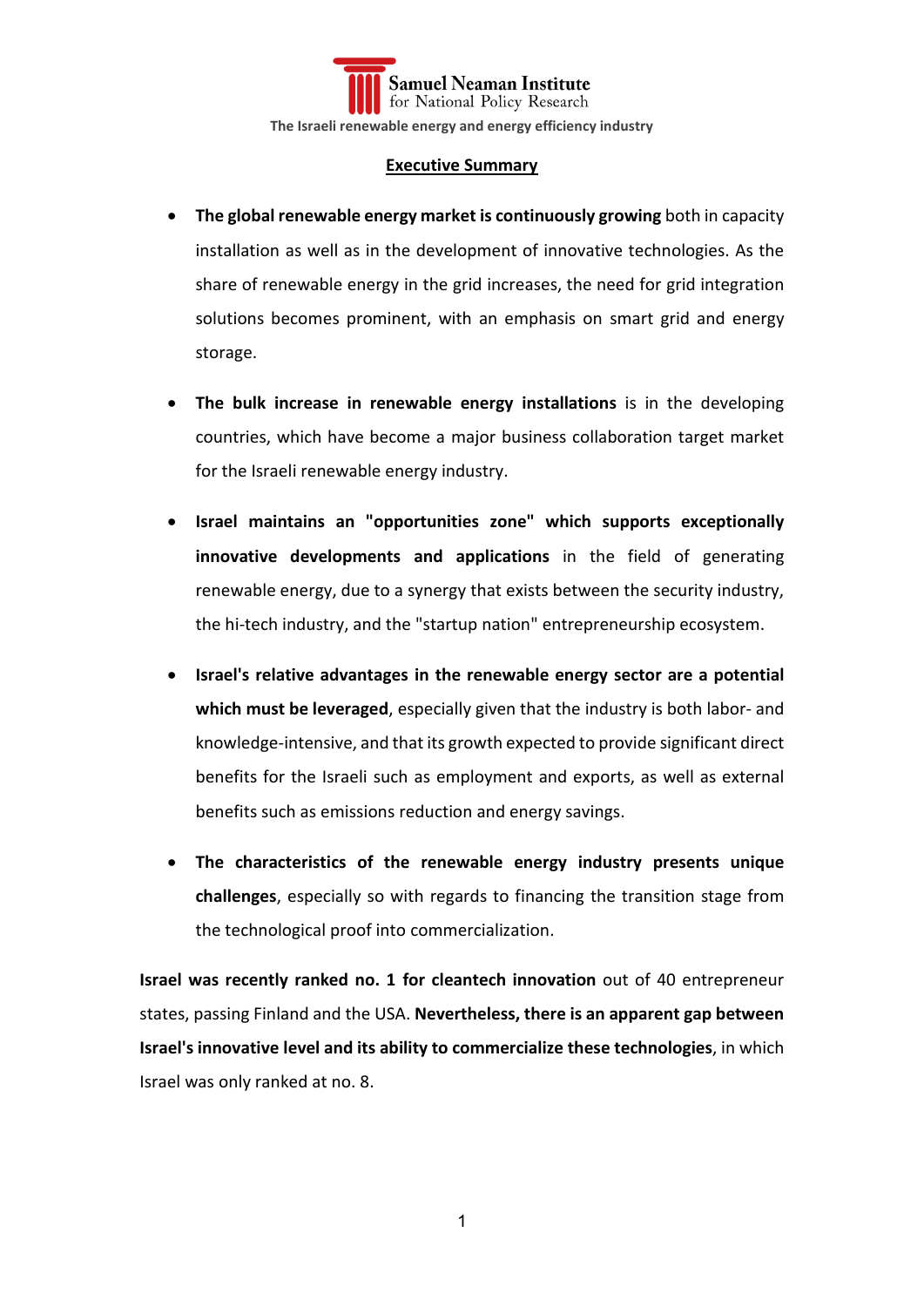



## **Cleantech innovative efficiency index**

As part of this study, a database listing Israeli companies engaged in the renewable energy sector, under 10 different sub-sectors, was compiled. The data analysis shows that although about 48% of companies are at the R&D stage and about 36% are at the initial sales stage – **only 7% of the companies are at the mature stage**. These findings indicate that on top of this industry being young and in early development, **there is a market failure in the form of abarrier at the critical stage of commercializing technologies**. Therefore, in addition to direct R&D support, the national policies should address this barrier with a dedicated policy measures.



**Number of Israeli renewable energy companies, by development stage (2014)**

Source: Cleantech Group & WWF, 2014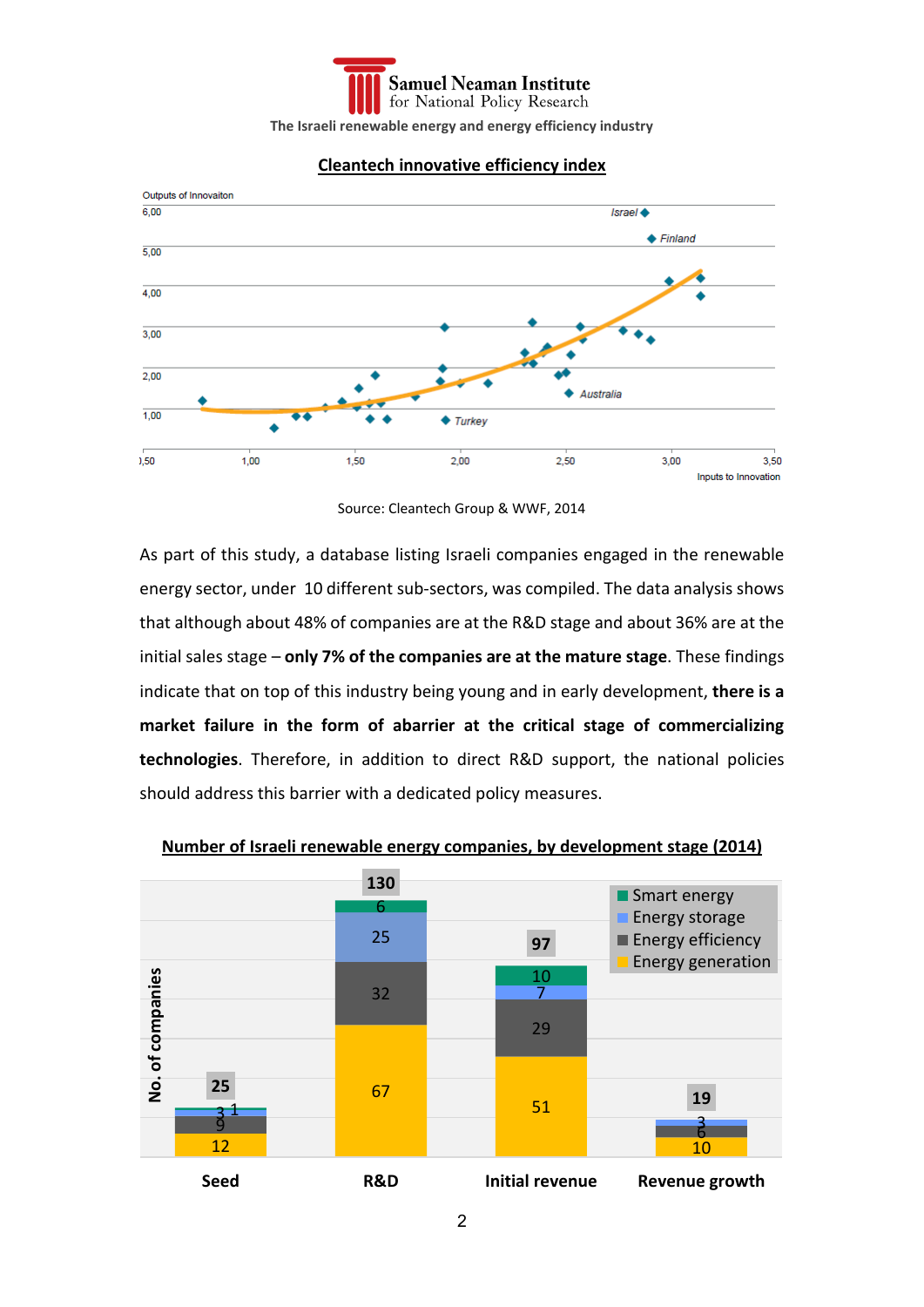

**The Israeli renewable energy and energy efficiency industry**

Renewable energy startup companies face several kinds of challenges which are unique for this sector- high capital expenditureinvestments needed for upscaling, regulatory barriers, the long lifecycles in the infrastructure marketsand their conservative nature, disinclined to make frequent changes. Acknowledging these challenges, several countries are utilizing dedicated toolsets targeted at upscaling in the renewable energy sector, indetifying this stage's critical role in the industry's development and its potential impact over the economic, social and environmental implactions of these technologies.

The following chart depicts the different stages in the lifecycle of a renewable energy startup initiative, and the related existing (and lacking) supportive tools:



**Lifecycle and supportive tools for Israeli renewable energy companies**

**This analysis shows that the main barrier is the funding of the initiatives at the commercialization stage, after proof-of-concept has been achieved.** Although the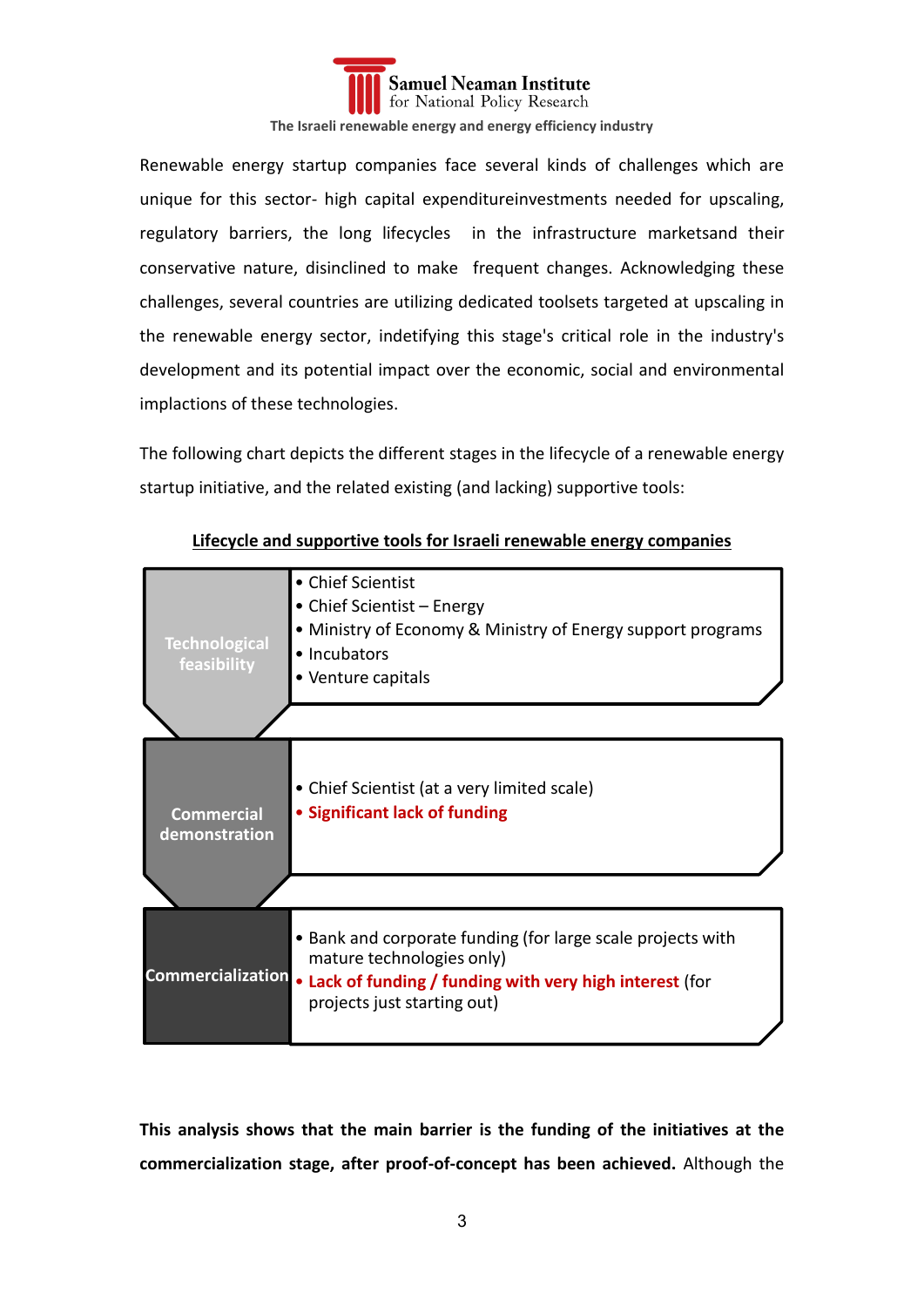

**The Israeli renewable energy and energy efficiency industry**

State of Israel offers support at the R&D stage, entrepreneurs often have difficulty raising capital for the following two stages – even though the technological risk at this point is significantly smaller. At these stages, projects either have difficulty achieving bank funding ("non-bankable"), or get financed at a very high rate of interest – impacting the project's ROI and profitability. Alternatively, raising additional capital through equity financing could result in the dilution of the owners and investors, whereby the project is no longer financially worthwhile.

In order for Israel to be maintain an international competitive appeal in the industry, a critical mass of technological innovation - both quantitative and qualitative - must exist, spread across all stages of the companies' growth and value chain.

## **Main recommendation – A joint government, public and private capital fund**

- The preferred policy is setting up a joint capital fund, invested in by the government and public investors (banks and institutional investors), as well as by private investos. This fund will take part in funding **novel commercial renewable energy projects** based on innovative Israeli technology
- It estimated that at least **5 companies' projects per year** can meet the fund's invetment criteria, with an average investment of 10M US\$ required per project
- The suggested overall fund assets size would reach **700M NIS over 5 years**.
- The government's share would ammount to up to 50% of the fund at most, thus necessitating up to **70M NIS per year over 5 years** at most, with the remaining vast majority share to be raised from corporated sources
- The fund will limit its investments to Israeli companies, which develop innovative renewable energy technologies (within explicitly spesified scope) and are apt to export, and that **are at the commercialization stage**
- **Investments will be made in initial commercialization projects** i.e. neither in projects at the R&D stage or in bankable projects
- The fund will provide the projects financing at an attractive interest rate, compared to market alternatives